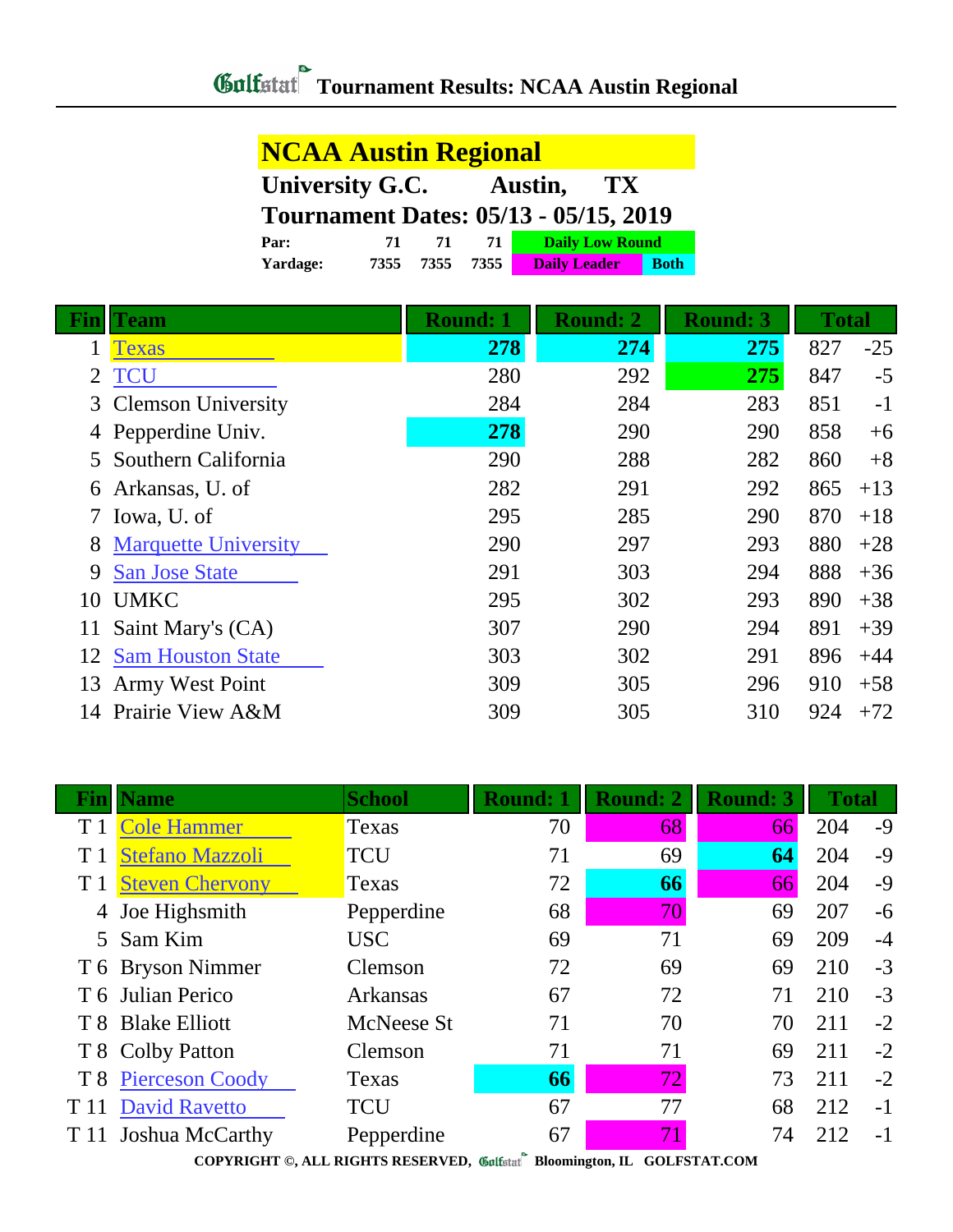## **Gulfatat** Tournament Results: NCAA Austin Regional

|      | <b>Fin</b>   Name         | <b>School</b>   | <b>Round: 1</b> | <b>Round: 2</b> | <b>Round: 3</b> | <b>Total</b> |      |
|------|---------------------------|-----------------|-----------------|-----------------|-----------------|--------------|------|
|      | T 11 Justin Suh           | <b>USC</b>      | 71              | 72              | 69              | 212          | $-1$ |
| T 11 | <b>Parker Coody</b>       | Texas           | 70              | 72              | 70              | 212          | $-1$ |
| T 11 | <b>Turner Maclean</b>     | <b>TCU</b>      | 73              | 70              | 69              | 212          | $-1$ |
|      | 16 Benton Weinberg        | Iowa            | 69              | 72              | 73              | 214          | $+1$ |
| 17   | <b>Mason Overstreet</b>   | Arkansas        | 74              | 69              | 72              | 215          | $+2$ |
| T 18 | Gonzalo Leal              | Iowa            | 73              | 70              | 73              | 216          | $+3$ |
| T 18 | <b>Hunter Eichhorn</b>    | Marquette       | 73              | 72              | 71              | 216          | $+3$ |
| T 20 | Angus Flanagan            | Minnesota       | 76              | 70              | 71              | 217          | $+4$ |
| T 20 | <b>Austin Kendziorski</b> | Marquette       | 72              | 73              | 72              | 217          | $+4$ |
| T 20 | Jacob Bridgeman           | Clemson         | 71              | 72              | 74              | 217          | $+4$ |
| T 20 | Sean Yu                   | <b>SJSU</b>     | 71              | 75              | 71              | 217          | $+4$ |
| T 20 | <b>Spencer Soosman</b>    | Texas           | 75              | 68              | 74              | 217          | $+4$ |
| T 25 | <b>Alex Schaake</b>       | Iowa            | 77              | 69              | 72              | 218          | $+5$ |
| T 25 | McCain Schellhardt        | <b>UMKC</b>     | 72              | 74              | 72              | 218          | $+5$ |
| T 25 | <b>RJ</b> Manke           | Pepperdine      | 71              | 75              | 72              | 218          | $+5$ |
| T 25 | William Buhl              | Arkansas        | 71              | 73              | 74              | 218          | $+5$ |
| T 29 | <b>Kevin Velo</b>         | <b>SJSU</b>     | 71              | 73              | 75              | 219          | $+6$ |
| T 29 | <b>Kyle Cottam</b>        | Clemson         | 70              | 72              | 77              | 219          | $+6$ |
| T 29 | Mikey Slesinski           | St. Mary's      | 76              | 71              | 72              | 219          | $+6$ |
| T 32 | <b>Oliver Farrell</b>     | Marquette       | 72              | 73              | 75              | 220          | $+7$ |
|      | T 32 William Nottingham   | Clemson         | 74              | 75              | 71              | 220          | $+7$ |
|      | T 34 Cody Burrows         | O.Roberts       | 78              | 71              | 72              | 221          | $+8$ |
|      | T 34 Justin Williamson    | Army            | 73              | 75              | 73              | 221          | $+8$ |
|      | T 34 Kaito Onishi         | <b>USC</b>      | 78              | 73              | 70              | 221          | $+8$ |
|      | T 34 Noah Steele          | <b>SHSU</b>     | 74              | 77              | 70              | 221          | $+8$ |
|      | T 38 Clay Feagler         | Pepperdine      | 73              | 74              | 75              | 222          | $+9$ |
|      | T 38 Issei Tanabe         | <b>USC</b>      | 76              | 72              | 74              | 222          | $+9$ |
|      | T 38 Roy Cootes           | Pepperdine      | 72              | 75              | 75              | 222          | $+9$ |
|      | T 38 William Holcomb      | SHSU            | 75              | 74              | 73              | 222          | $+9$ |
|      | T 42 Hayden Springer      | TCU             | 69              | 80              | 74              | $223 + 10$   |      |
|      | T 42 Paul Foulquie        | <b>UMKC</b>     | 75              | 79              | 69              | $223 + 10$   |      |
|      | T 42 Tyson Reeder         | <b>Arkansas</b> | 70              | 77              | 76              | $223 + 10$   |      |
|      | T 45 Ryan Grauman         | St. Mary's      | 78              | 73              | 73              | $224 + 11$   |      |
|      | T 45 Vitek Novak          | <b>UMKC</b>     | 72              | 74              | 78              | $224 + 11$   |      |
|      | T 47 Jake Benson          | Rice            | 76              | 75              | 74              | $225 + 12$   |      |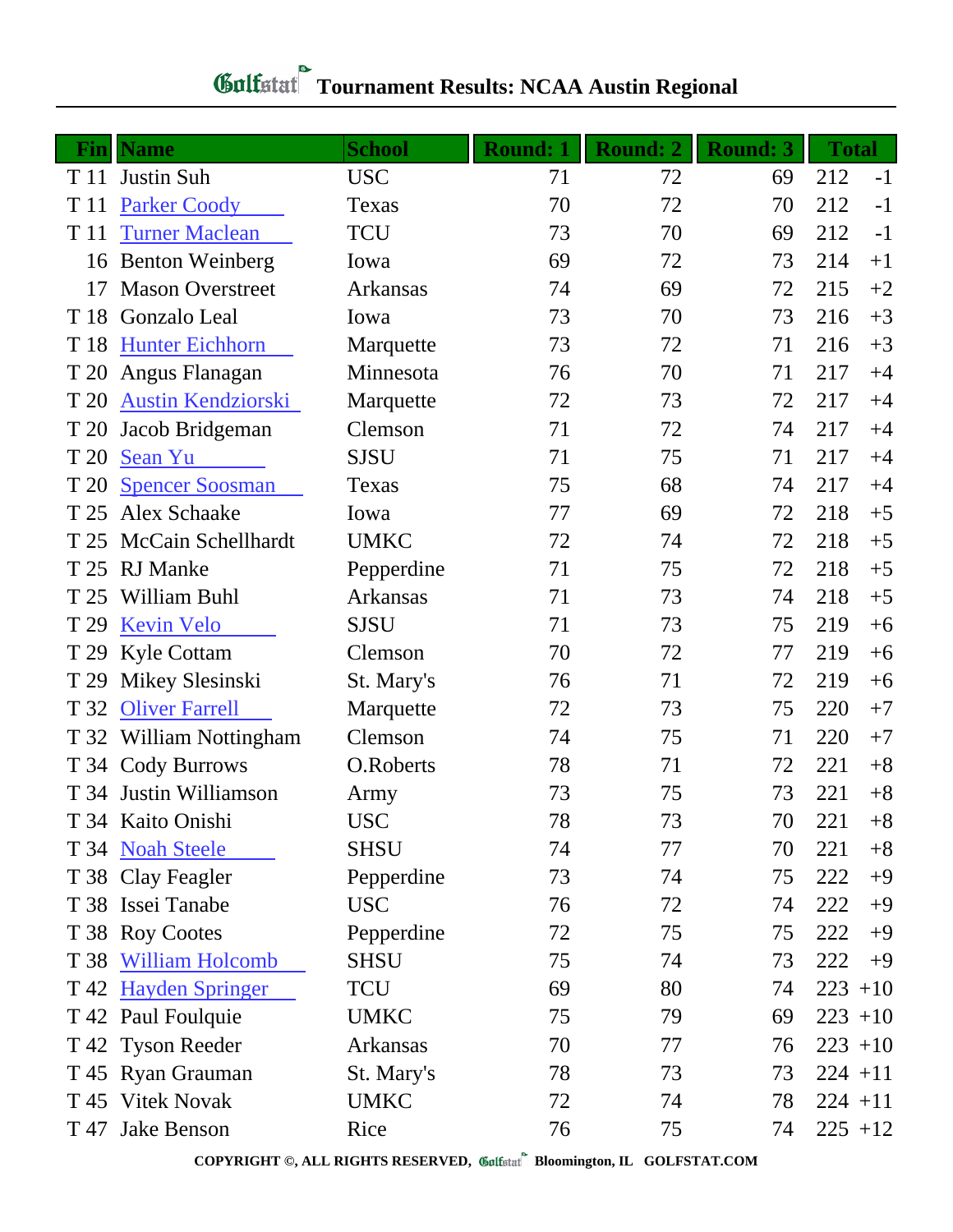| <b>Gulfstat</b> Tournament Results: NCAA Austin Regional |  |  |
|----------------------------------------------------------|--|--|

|                 | <b>Fin</b>   Name           | <b>School</b>    | <b>Round: 1</b> | <b>Round: 2</b> | <b>Round: 3</b> | <b>Total</b> |
|-----------------|-----------------------------|------------------|-----------------|-----------------|-----------------|--------------|
|                 | T 47 Matthew Walker         | Iowa             | 79              | 74              | 72              | $225 + 12$   |
| T 47            | <b>Thomas Katsenes</b>      | Army             | 77              | 74              | 74              | $225 + 12$   |
|                 | T 50 Ethan Ashbrook         | St. Mary's       | 77              | 74              | 75              | $226 + 13$   |
|                 | T 50 Max Catherine          | <b>UMKC</b>      | 77              | 75              | 74              | $226 + 13$   |
|                 | T 52 Ethan Farnam           | St. Mary's       | 79              | 72              | 76              | $227 + 14$   |
|                 | T 52 Luis Garza             | <b>Arkansas</b>  | 74              | 78              | 75              | $227 + 14$   |
|                 | T 52 Nick Turner            | Army             | 78              | 76              | 73              | $227 + 14$   |
| T 55            | <b>Ben Campbell</b>         | <b>SJSU</b>      | 74              | 78              | 76              | $228 + 15$   |
| T 55            | <b>Blake Hathcoat</b>       | St. Mary's       | 76              | 78              | 74              | $228 + 15$   |
| 57              | <b>Jack Randle</b>          | <b>SHSU</b>      | 82              | 76              | 71              | $229 + 16$   |
|                 | T 58 David Baker, Jr.       | <b>PVAMU</b>     | 75              | 77              | 78              | $230 + 17$   |
| T 58            | <b>Triston Fisher</b>       | <b>TCU</b>       | 76              | 76              | 78              | $230 + 17$   |
| T 60            | Jordan Stagg                | <b>PVAMU</b>     | 76              | 75              | 80              | $231 + 18$   |
|                 | T 60 Lorenzo Elbert, Jr.    | <b>PVAMU</b>     | 84              | 74              | 73              | $231 + 18$   |
| T <sub>60</sub> | <b>Matt Murlick</b>         | Marquette        | 73              | 83              | 75              | $231 + 18$   |
| T <sub>63</sub> | <b>Bryce Wortman</b>        | <b>SJSU</b>      | 75              | 83              | 74              | $232 + 19$   |
| T <sub>63</sub> | <b>Matthew Heitel</b>       | <b>SJSU</b>      | 81              | 77              | 74              | $232 + 19$   |
| 65              | Luis Carrera                | <b>SHSU</b>      | 74              | 82              | 77              | $233 + 20$   |
| 66              | Francois Lagraulet          | <b>UMKC</b>      | 76              | 80              | 78              | $234 + 21$   |
| 67              | Laurence Crea               | <b>PVAMU</b>     | 77              | 79              | 79              | $235 + 22$   |
| 68              | Levi Valadez                | <b>SHSU</b>      | 80              | 75              | 81              | $236 + 23$   |
| 69              | <b>Mattx Plunkett</b>       | Army             | 81              | 80              | 76              | $237 + 24$   |
| 70              | <b>Jefferey Peters</b>      | <b>St Peters</b> | 86              | 80              | 76              | $242 + 29$   |
|                 | <b>DNF</b> Aaron DeNucci    | Iowa             |                 |                 | 85              |              |
|                 | <b>DNF</b> Andrew Watts     | Army             |                 | 82              |                 |              |
|                 | <b>DNF</b> Charlie Reiter   | <b>USC</b>       |                 |                 | 77              |              |
|                 | <b>DNF</b> Jerrion Dukes    | <b>PVAMU</b>     |                 |                 | 81              |              |
|                 | DNF Joe Kim                 | Iowa             | 76              | 79              |                 |              |
|                 | DNF Kyle Suppa              | <b>USC</b>       | 74              | 79              |                 |              |
|                 | <b>DNF</b> Matthew Bachmann | Marquette        |                 |                 | 78              |              |
| <b>DNF</b>      | Sam Mcgee                   | Army             | 86              |                 | 90              |              |
|                 | <b>DNF</b> Tyler Leach      | Marquette        | 79              | 79              |                 |              |
|                 | <b>DNF</b> Zane Brooks      | <b>PVAMU</b>     | 81              |                 |                 |              |